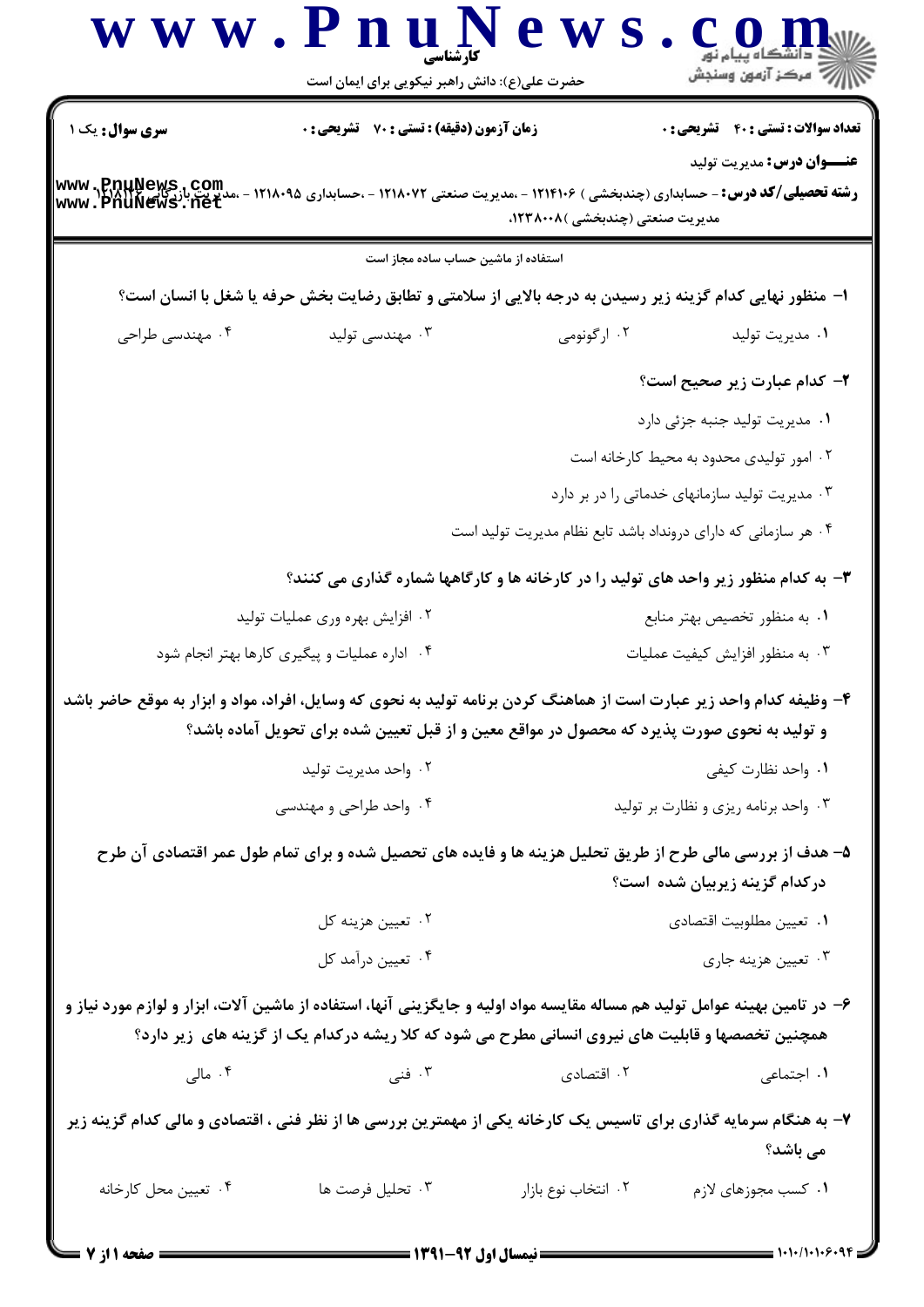| سری سوال : ۱ یک    | زمان آزمون (دقیقه) : تستی : 70 ٪ تشریحی : 0                                                                 |                                                                     | <b>تعداد سوالات : تستی : 40 ٪ تشریحی : 0</b>       |
|--------------------|-------------------------------------------------------------------------------------------------------------|---------------------------------------------------------------------|----------------------------------------------------|
| www.PnuNews.com    | <b>رشته تحصیلی/کد درس:</b> حسابداری (چندبخشی ) ۱۲۱۴۱۰۶ - ،مدیریت صنعتی ۱۲۱۸۰۷۲ - ،حسابداری ۱۲۱۸۰۹۵          | ،مدیریت صنعتی (چندبخشی )۱۲۳۸۰۰۸                                     | <b>عنـــوان درس:</b> مديريت توليد                  |
|                    |                                                                                                             | ۸- کارخانجات نساجی و قند را در چه جاهایی نمی توان بنا کرد؟          |                                                    |
|                    | ۰۲ نواحی مرطوب که وزش باد زیاد است                                                                          |                                                                     | ۰۱ نواحی مرطوب                                     |
|                    | ۰۴ نواحی که وزش باد زیاد است                                                                                |                                                                     | ۰۳ نواحی خشک                                       |
|                    |                                                                                                             | ۹- کدامیک از گزینه های زیر از معایب طرح جا و مکان براساس محصول است؟ |                                                    |
|                    | ۰۲ عمل بازرسی و نظارت کیفی پر هزینه است                                                                     |                                                                     | ۰۱ برنامه ریزی و نظارت بر تولید نسبتاً پیچیده است  |
|                    | ۰۴ سرپرستی خط تولید معمولاً جنبه عمومی دارد                                                                 |                                                                     | ۰۳ دوره تولید کند است                              |
|                    |                                                                                                             | ۱۰– کدام گزینه از مزایای طرح استقرار براساس فرایند عملیات است؟      |                                                    |
|                    | ۰۲ حمل و نقل مواد ارزانتر است                                                                               |                                                                     | ٠١ انعطاف پذيري زياد است                           |
|                    | ۰۴ به فضای کمتری نیاز است                                                                                   |                                                                     | ۰۳ زمان کل تولید عموماً کوتاهتر است                |
|                    |                                                                                                             |                                                                     | 11- بایگانی موقت را باکدام نماد زیر نمایش می دهند؟ |
| ۰۴ بیضی            | ۰۳ مربع                                                                                                     | ۰۲ مثلث وارونه                                                      | ٠١ مثلث ايستاده                                    |
|                    |                                                                                                             | ۱۲- منظور از تعمیرات و نگهداری از نظر مدیریت چیست؟                  |                                                    |
|                    | ۰۲ كاهش هزينه تعميرات                                                                                       |                                                                     | ٠١ افزايش قابليت اعتماد ماشين آلات                 |
|                    | ۰۴ كاهش تعميرات                                                                                             |                                                                     | ٠٣ افزايش كيفيت توليد                              |
|                    | ۱۳- در کدام مورد زیر ، ابزار و ماشین ها به کلی با ابزار و ماشین های جدید عوض می شوند؟                       |                                                                     |                                                    |
| ۰۴ تجدید و نو سازی | ۰۳ تعمیرات حفاظتی                                                                                           | ۰۲ تعمیرات اتفاقی                                                   | ۰۱ تعمیرات اساسی                                   |
|                    |                                                                                                             | ۱۴- لازم است توالی منطقی حرکات بر کدام مبنای زیر ایجاد و ابداع شود؟ |                                                    |
|                    | ۰۲ پیچیده ترین و بیشترین حرکات اساسی                                                                        | ۰۱ پیچیده ترین حرکات                                                |                                                    |
|                    | ۰۴ ساده ترین و بیشترین حرکات جزئی                                                                           |                                                                     | ۰۳ ساده ترین و کمترین حرکات اساسی                  |
|                    | ۱۵– در کرونومتر با سیستم دهدهی دقیقه وقتی که عقربه بزرگ نصف یک دور کامل را طی می کند زمان طی شده چقدر خواهد |                                                                     | بود؟                                               |
| ۰۴ سی ثانیه        | ۰۳ سی دقیقه                                                                                                 | ۲. یک دهم دقیقه                                                     | ۰۱ یک صدم دقیقه                                    |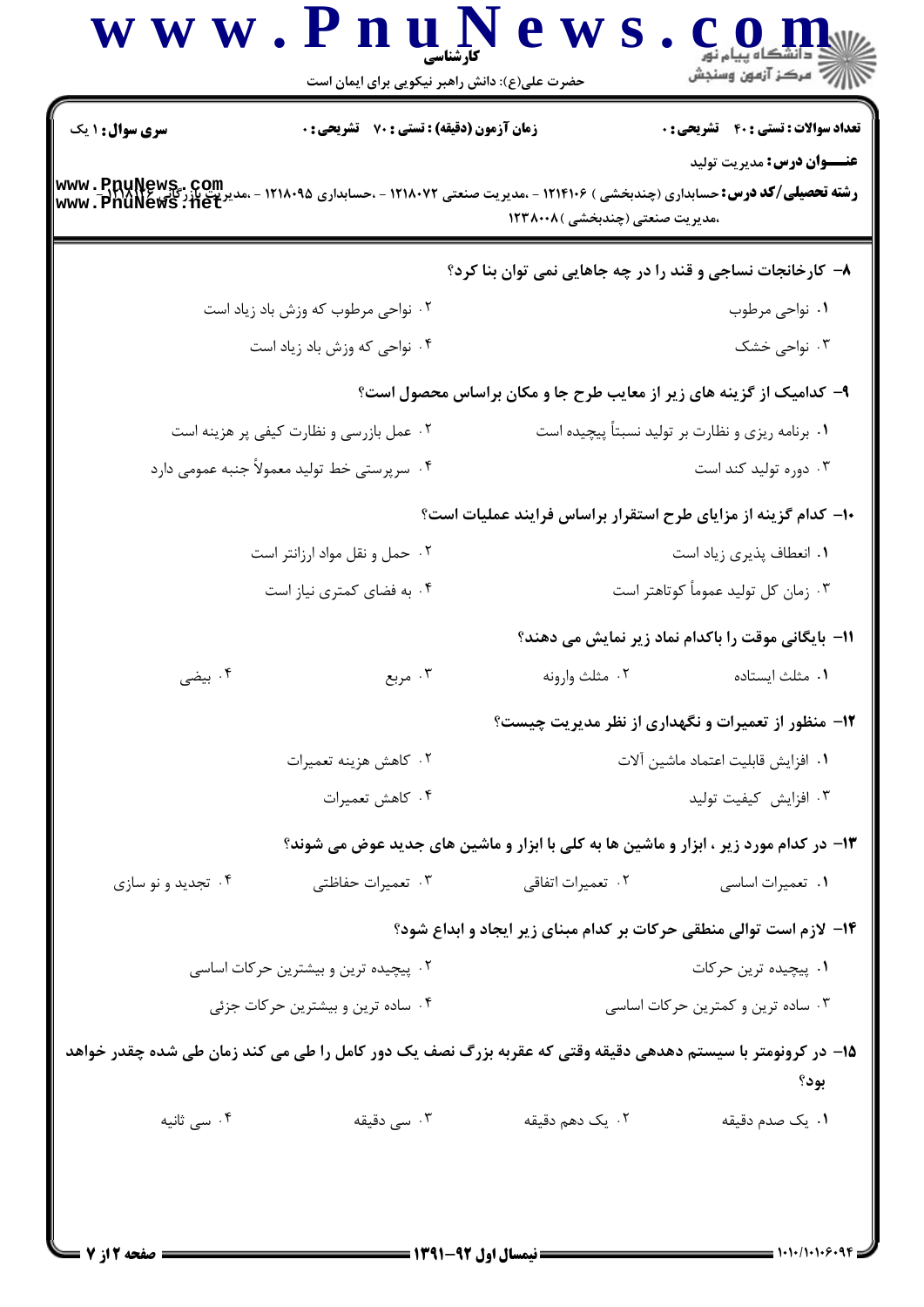|                              | حضرت علی(ع): دانش راهبر نیکویی برای ایمان است                                                                                                                                                            | www.PnuNew                                                                                                               | أأأأ عركز آزمون وسنجش                                                                                      |
|------------------------------|----------------------------------------------------------------------------------------------------------------------------------------------------------------------------------------------------------|--------------------------------------------------------------------------------------------------------------------------|------------------------------------------------------------------------------------------------------------|
| <b>سری سوال : ۱ یک</b>       | <b>زمان آزمون (دقیقه) : تستی : 70 قشریحی : 0</b>                                                                                                                                                         |                                                                                                                          | <b>تعداد سوالات : تستی : 40 قشریحی : 0</b>                                                                 |
| www.PnuNews.com              | <b>رشته تحصیلی/کد درس:</b> حسابداری (چندبخشی ) ۱۲۱۴۱۰۶ - ،مدیریت صنعتی <b>۱۲۱۸۰۷۲ - ،حسابداری ۱۲۱۸۰۹۵</b>                                                                                                | ،مدیریت صنعتی (چندبخشی )۱۲۳۸۰۰۸                                                                                          | <b>عنـــوان درس:</b> مديريت توليد                                                                          |
|                              | ۱۶– منظور از کدام گزینه زیر تجزیه و تحلیل حرکات به طرز صحیح و با توجه به اصول دانش مهندسی انسانی ( ارگونومی)،<br>مبانی لازم برای اجرای کار و تخصیص ارزشهای زمانی از پیش تعیین شده و ثابت محاسبه می باشد؟ |                                                                                                                          |                                                                                                            |
|                              | ۰۲ معیار زمانی از پیش تعیین شده                                                                                                                                                                          |                                                                                                                          | ۰۱ کارسنجی                                                                                                 |
|                              | ۰۴ نمودار انسان- ماشين                                                                                                                                                                                   |                                                                                                                          | ۰۳ زمان سنجي                                                                                               |
|                              |                                                                                                                                                                                                          |                                                                                                                          | 17- مرحله سوم زمان سنجی کدام است؟                                                                          |
|                              | ۰۲ جمع آوری اطلاعات در مورد کار                                                                                                                                                                          |                                                                                                                          | ٠١. تجزيه عمليات تشكيل دهنده كار به عوامل متشكله                                                           |
|                              | ۰۴ تعیین ضریب مهارت و کوشش                                                                                                                                                                               |                                                                                                                          | ۰۳ تعيين دفعات نمونه برداري                                                                                |
|                              | ۱۸– اگر میزان کالای سفارش شده در هر بار کمتر شود، تعداد دفعات سفارش و هزینه سفارش سالیانه چگونه خواهد بود؟                                                                                               |                                                                                                                          |                                                                                                            |
| ۰۴ بیشتر۔ کمتر               | ۰۳ کمتر ـ کمتر                                                                                                                                                                                           | ۰۲ بیشتر۔بیشتر                                                                                                           | ۰۱ کمتر۔بیشتر                                                                                              |
|                              |                                                                                                                                                                                                          | ۱۹- با توجه به اطلاعات داده شده نیازمندیهای سالیانه چقدر می باشد؟<br>میزان مقرون به صرفه هر بار سفارش ۱۰۰ واحد کالا است. | هزینه هر بار سفارش ۲۰۰ریال<br>هزینه نگهداری هر واحد کالا در ماه ۲۰ریال                                     |
| $90 \cdots$ . $9$            | 15                                                                                                                                                                                                       | 107                                                                                                                      | 91                                                                                                         |
|                              |                                                                                                                                                                                                          | <b>۲۰</b> - با توجه به اطلاعات داده شده تعداد دفعات سفارش کدام است ؟                                                     | نیازمندیهای سالیانه ۵۰۰۰ مے، باشد<br>هزینه هر بار سفارش ۵۰ ریال<br>هزینه نگهداری هر واحد کالا در ماه ۲ریال |
| $\mathbf{y} \in \mathcal{S}$ | $\lambda$ /9) $\cdot$ $\cdot$                                                                                                                                                                            | $\mathcal{N}/\mathcal{N}$ . Y                                                                                            | 11/Y.1                                                                                                     |
|                              |                                                                                                                                                                                                          | <b>۲۱</b> - با توجه به اطلاعات داده شده مجموع هزینه های مورد انتظار چقدر است؟                                            | نیازمندیهای سالیانه ۵۰۰۰ می باشد<br>هزينه هر بار سفارش ۵۰ ريال<br>هزینه نگهداری هر واحد کالا در ماه ۶ ریال |
| 10                           | $9 \cdots$                                                                                                                                                                                               | $\lambda \cdots$ . $\zeta$                                                                                               | $\Delta \Delta \cdot \cdot \cdot$ .                                                                        |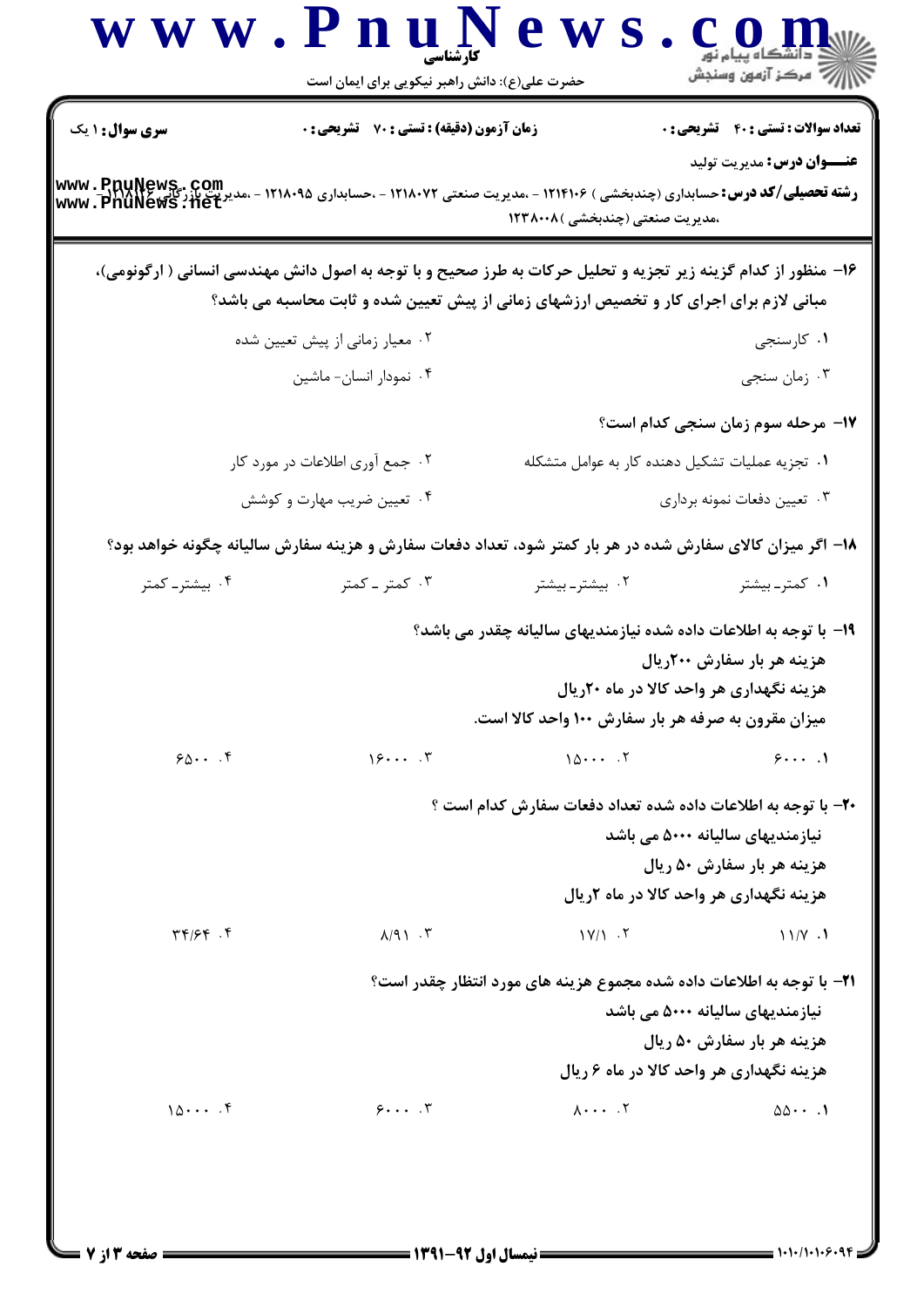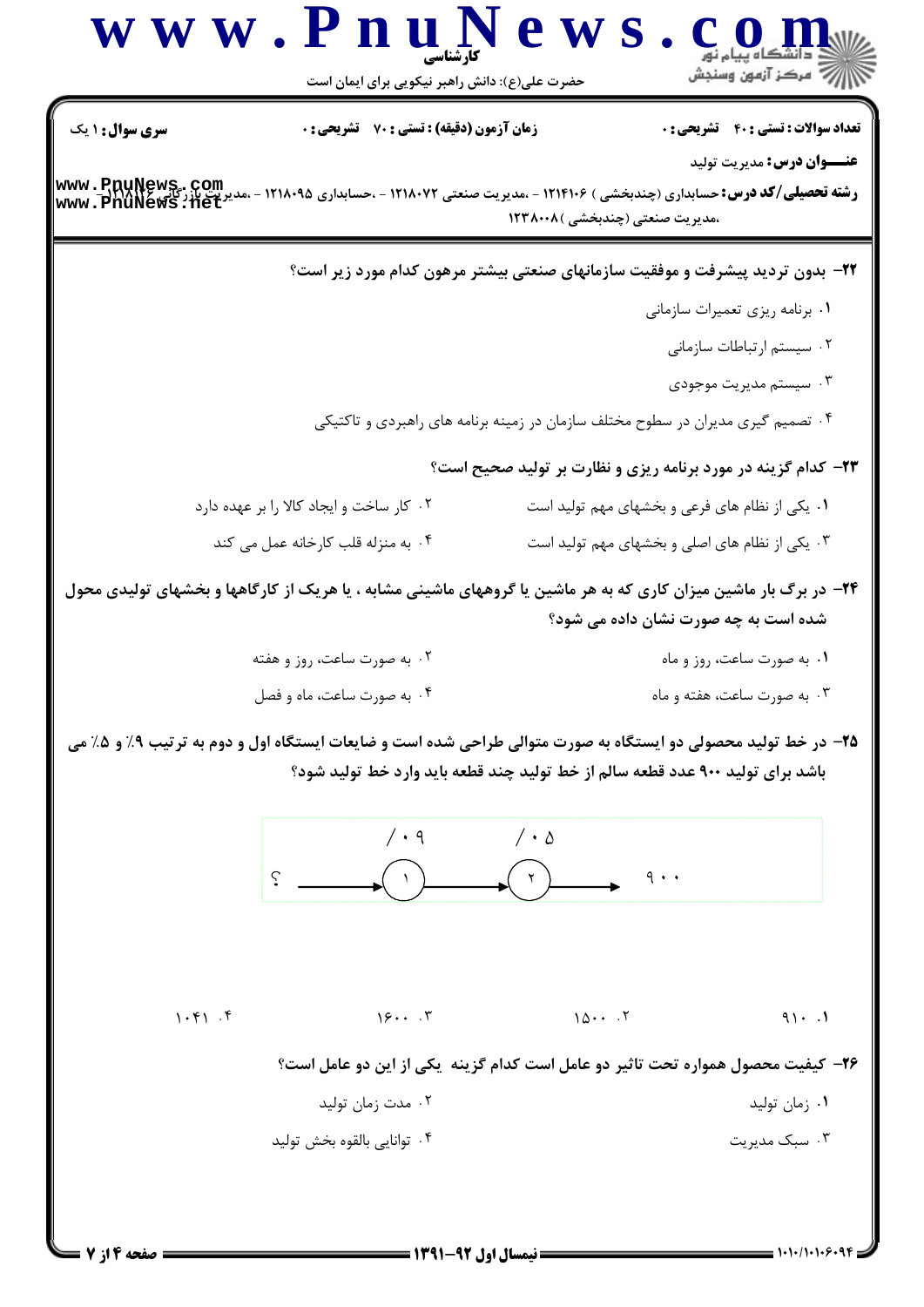|                        | حضرت علی(ع): دانش راهبر نیکویی برای ایمان است                                                                                                  |                                                                                   |                                                                                       |
|------------------------|------------------------------------------------------------------------------------------------------------------------------------------------|-----------------------------------------------------------------------------------|---------------------------------------------------------------------------------------|
| <b>سری سوال :</b> ۱ یک | زمان آزمون (دقیقه) : تستی : 70 گشریحی : 0                                                                                                      |                                                                                   | <b>تعداد سوالات : تستی : 40 - تشریحی : 0</b>                                          |
|                        | <b>رشته تحصیلی/کد درس:</b> حسابداری (چندبخشی ) ۱۲۱۴۱۰۶ - ،مدیریت صنعتی ۱۲۱۸۰۷۲ - ،حسابداری ۱۲۱۸۰۹۵ - ،مدیریت بازرگانیکی<br>www . PnuNews . net | ،مدیریت صنعتی (چندبخشی )۱۲۳۸۰۰۸                                                   | <b>عنـــوان درس:</b> مدیریت تولید                                                     |
|                        |                                                                                                                                                |                                                                                   | ۲۷- برنامه نظارت بر کیفیت باید در مرحله اول وسیله ای برای کدام گزینه زیر به حساب آید؟ |
| ۰۴ بهبود کمی تولید     | ۰۳ بهبود کیفی تولید                                                                                                                            | ۰۲ صرفه جویی در تولید                                                             | ٠١ ساختن نيروى انسانى                                                                 |
|                        |                                                                                                                                                |                                                                                   | <b>38- کیفیت عملکرد با کدام مورد زیر مشخص می شود</b> ؟                                |
| ۰۴ سرعت عملکرد         | ۰۳ تنوع عملکرد                                                                                                                                 | ٠٢ كيفيت طراحي                                                                    | ۰۱ هزینه عملکرد                                                                       |
|                        | ۲۹- در نمودار نظارت بر کیفیت محصول نمونه ها در کدام دامنه زیر قرار بگیرند نشاندهنده نظام تولید منظم و طبیعی است؟                               |                                                                                   |                                                                                       |
| t . دامنه UWL، LWL .   | ۰۳ دامنه UWL، LCL ۲                                                                                                                            | ۲. دامنه UCL، LWL .                                                               | ا. دامنه UCL، LCL .                                                                   |
|                        | ۳۰– اگر تولید یک کارخانه براساس نمودار بهنجار و طبیعی انجام شود و میانگین نمونه ها ۶ و انحراف معیار ۵ /۰ باشد. ۹۹/۷۳٪                          |                                                                                   | نمونه ها در چه دامنه ای قرار می گیرد؟                                                 |
|                        |                                                                                                                                                |                                                                                   |                                                                                       |
|                        | ۰۳ <i>۶۱</i> ۵ و۲/۵ میلم ۲۰۱۹ و ۲/۵ و ۴/۵                                                                                                      | ۴/۵ و ۶/۵ $\lambda$                                                               | $Y/\Delta$ و ۲/۵                                                                      |
|                        | ۳۱−  با توجه به فرمول نمودار d برای بازرسی کیفیتی از یک خط تولید ۲۰ نمونه ۱۵۰ تایی انخاب شده به طوری که میانگین تعداد                          | خرابی ها ۳/۶ محاسبه شده است حالا میانگین درصد خرابی کدام گزینه خواهد بود؟         |                                                                                       |
| .497.9                 | .19.1                                                                                                                                          | .1.74.7                                                                           | $\cdot/\cdot \wedge \vee \cdot \wedge$                                                |
|                        | 33- برای کنترل نواقصی از قبیل خراب بودن میخ پرچ و لکه های رنگ و گره های پارچه از کدام نمودار زیر استفاده می شود؟                               |                                                                                   |                                                                                       |
| ۴. نمودارR             | $P$ نمودار $\cdot$ ۳                                                                                                                           | ۰۲ نمودارd                                                                        | ۰۱ نمودارC                                                                            |
|                        |                                                                                                                                                |                                                                                   | ۳۳– کدام گزینه در مورد نمودار سربه سر صحیح بیان شده است؟                              |
|                        |                                                                                                                                                |                                                                                   | ۰۱ از نمودار سربه سر در بلند مدت استفاده می شود                                       |
|                        |                                                                                                                                                | ۰۲ از نمودار سربه سر در شرایط ارزیابی اطلاعات ناقص استفاده می شود                 |                                                                                       |
|                        |                                                                                                                                                | ۰۳ در نمودار سر به سر فرض بر این است که هزینه های ثابت ثابتند                     |                                                                                       |
|                        |                                                                                                                                                | ۰۴ در نمودار سر به سر فرض بر این است که هزینه های متغیر به صورت یکنواخت و متغیرند |                                                                                       |
|                        |                                                                                                                                                |                                                                                   |                                                                                       |
|                        |                                                                                                                                                |                                                                                   | ۳۴- کدام جمله زیر صحیح است؟<br>٠١. پرت برای طرح های تکراری به کار می رود              |
|                        |                                                                                                                                                |                                                                                   | ۰۲ پرت برای طرح هایی که تجربه اجرایی ندارند به کار می رود                             |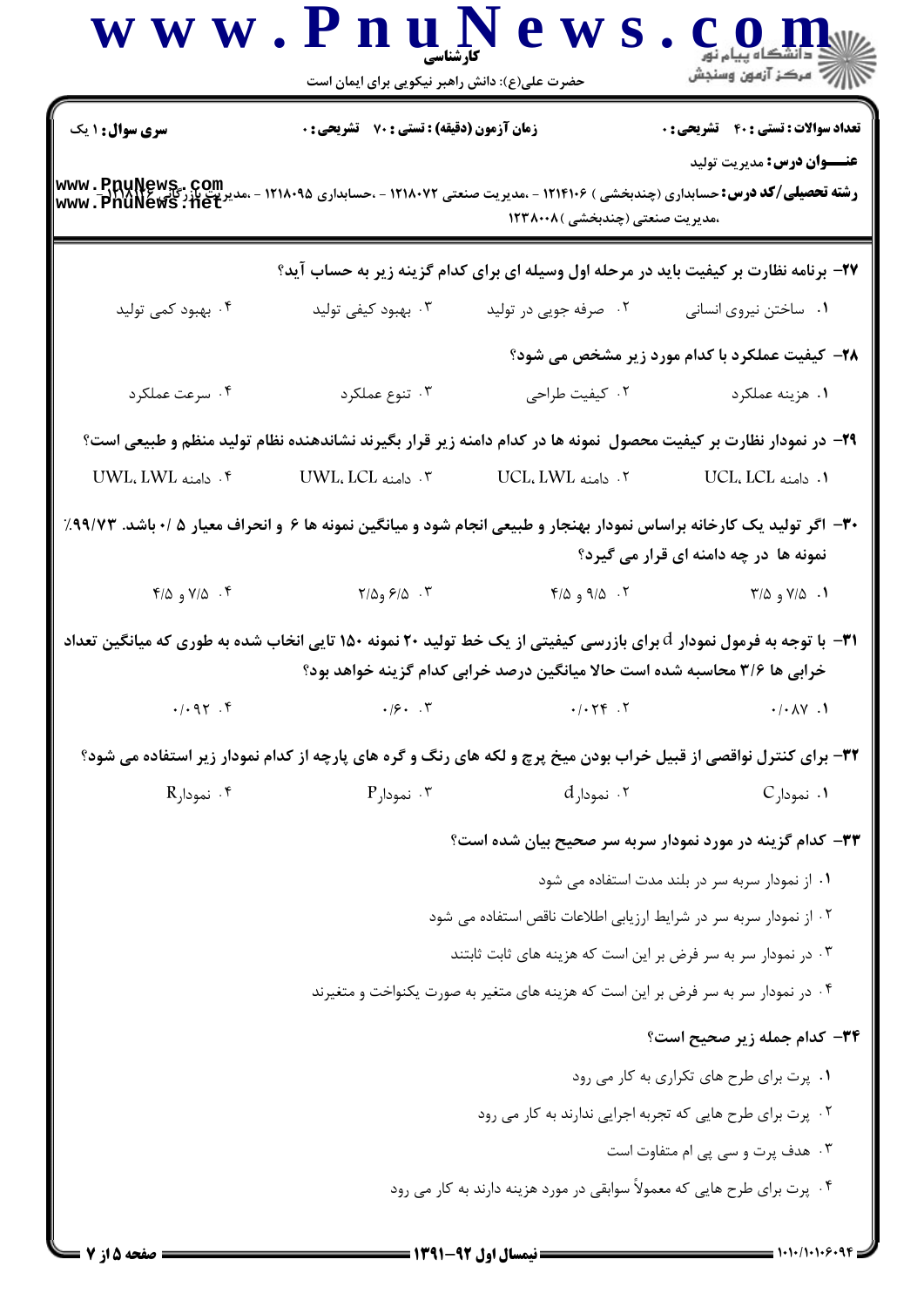